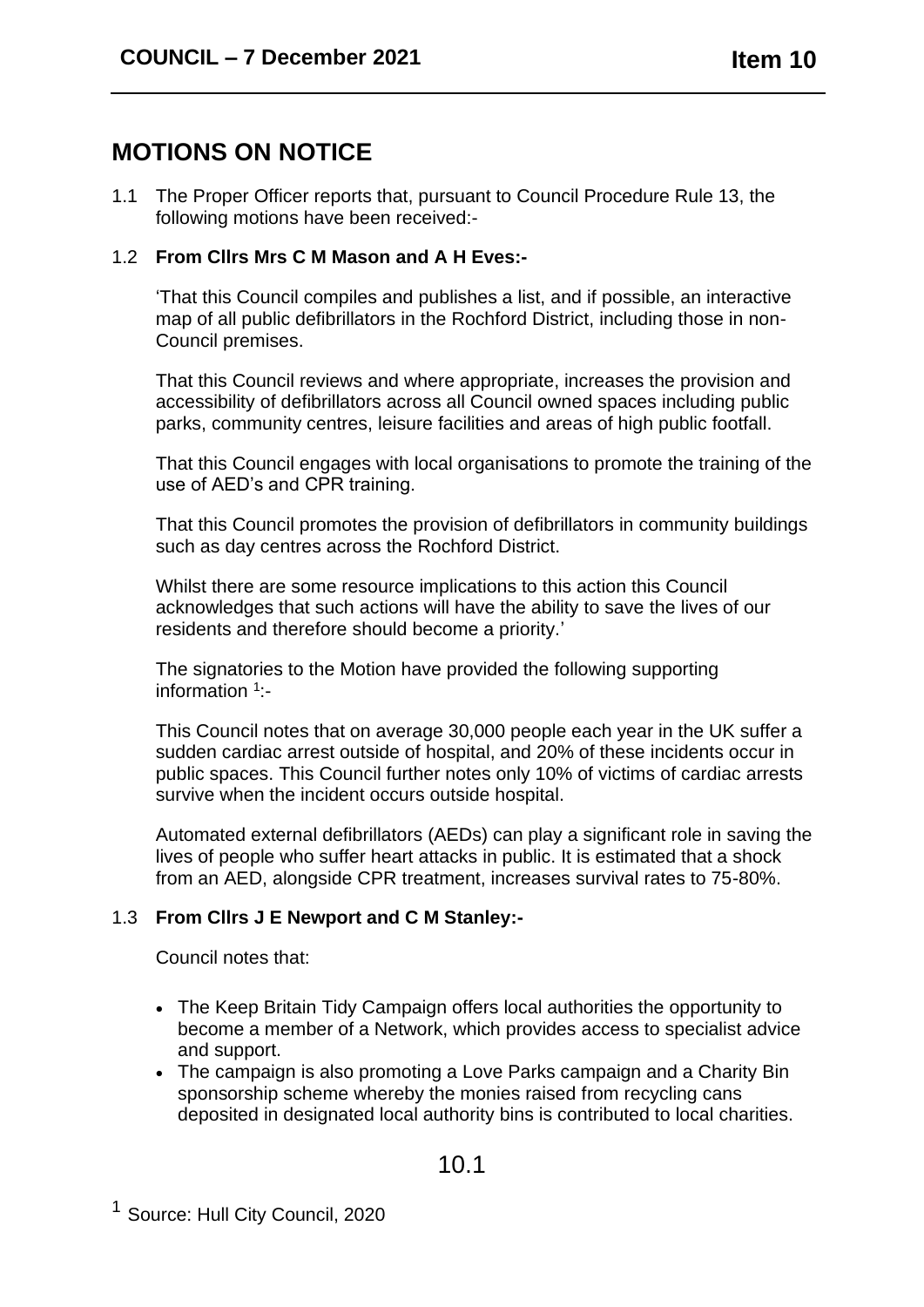- Several national supermarket chains are now operating trials of reverse vending machines, where customers are rewarded for returning used cans and bottles for recycling.
- The Government department DEFRA has also previously published a voluntary code for local businesses and local business partnerships to sign up to and reduce the litter that results from fast food businesses.

Council recognises that:

- Whilst we are committed to tackling litter in our District, and to working for cleaner streets and public spaces across our communities, we cannot do this alone.
- In the battle for cleaner streets and public spaces, we must involve the public and our business partners in a co-operative effort.
- There are community champions and organisations commendably 'doing their bit'.
- The Keep Britain Tidy and DEFRA initiatives provide extra opportunities and an extra incentive for members of the public and business partners to become actively engaged and empowered in tackling the litter which blights our streets.
- In doing their bit, residents and business will help the Council to make the streets, district centres, parks and public amenities of our District cleaner and more inviting to residents and visitors.

Council resolves to:

- Promote participation in litter prevention activities to members of the public, community, faith and youth groups, and businesses through our social media, website and existing email-outs to partners.
- Ask the Portfolio Holder for Environment and Place to produce a litter strategy for our District and as part of that strategy examine the merits of becoming a local authority member of the Keep Britain Tidy Network, and identify which of the campaign's initiatives, including Love Parks and Charity Bins, could be introduced in the District.
- Ask the Leader of the Council to write to national supermarket chains with stores in this District asking them to consider Rayleigh as the location for a future trial of a reverse vending machines.
- Promote take up of the DEFRA voluntary code amongst our fast-food businesses and local business partnerships and seek their sponsorship for the introduction of a Charity Bin scheme and for public education programmes.

10.2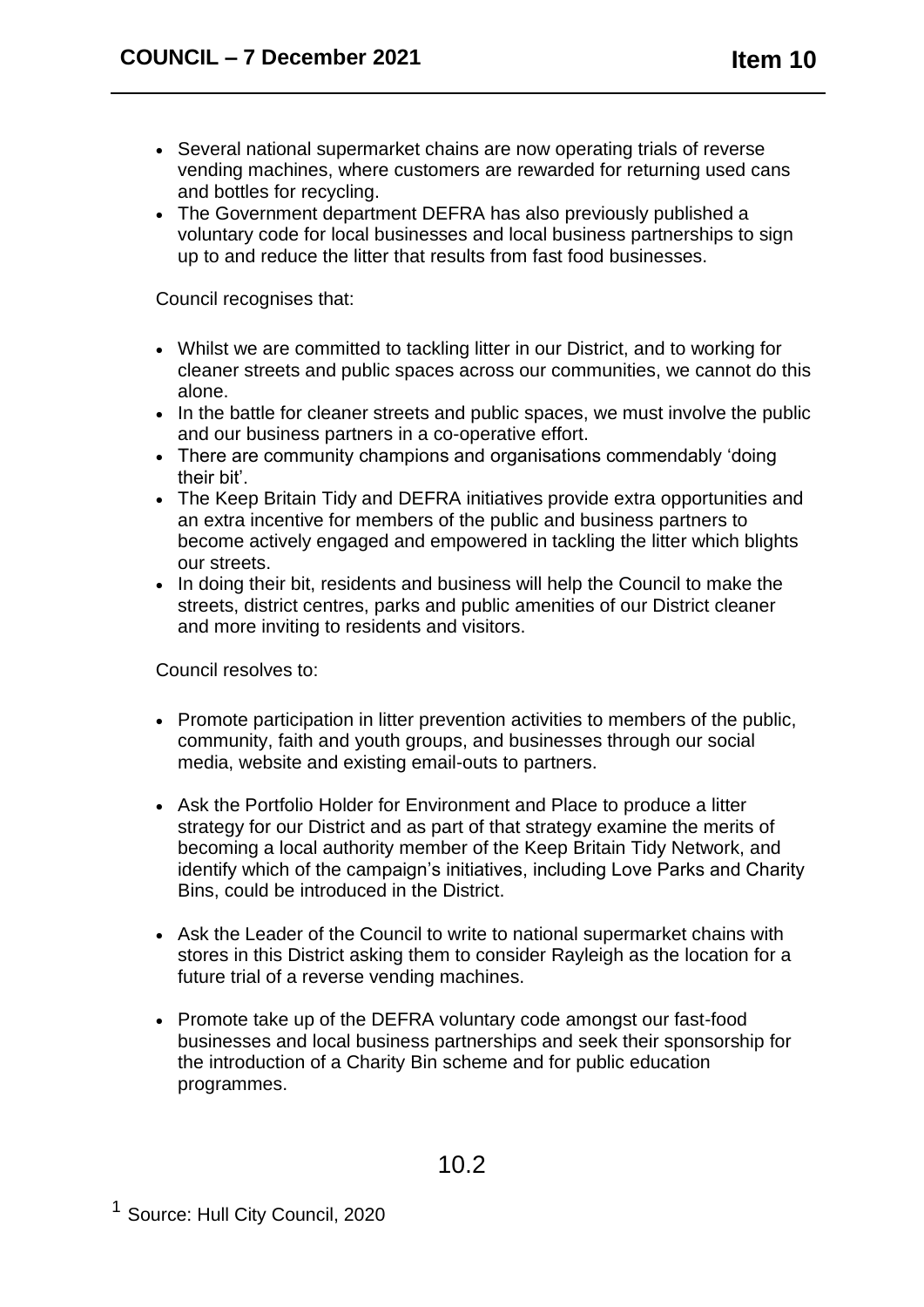Resource Implications

Keep Britain Tidy, the cost is approximately £1000 per year. This could be accommodated from exiting Waste & Street Scene budgets.'

#### 1.4 **From Cllrs L J Newport, Mrs C M Mason, Mrs T L Carter, Ms T D Knight and Mrs C A Weston**

'This Motion proposes that the Council actively supports the right for everyone, especially women and girls, to be safe from violence and harassment and will commit to working in partnership with key stakeholders by as part of its wider community safety approach.

This Motion calls on the Council to consolidate various initiatives and publish a policy that gives information and clarity to all so that our residents can rest assured that the Council is doing its utmost to tackle violence against women and girls and that information to empower woman and girls to feel safe is both published, promoted and easily accessible.

This Council agrees the following:

1. Believes everyone should have the right to be safe from violence and harassment on our streets.

2. Recognises that the killing of Sarah Everard has, again, brought the issue of behaviour towards women and girls and their safety to the forefront.

3. Acknowledges it's not just women who are at risk but that any individual may be vulnerable to an attack for various reasons.

This Council also notes:

4. There are already many excellent initiatives and campaigns by local and national organisations aimed at safeguarding the welfare of individuals e.g. 'Got Ya Back' , "Ask for Ani" scheme and 'Ask for Angela'.

5 That this Council is the only SE local authority to have a housing options officer, trained as an independent domestic violence advocate.

6. Violent incidents are thankfully rare in the Rochford District and our police force already work closely with Council officials to combat sexual harassment and other types of aggression.

7. However, every occurrence of intimidation or attack is one too many.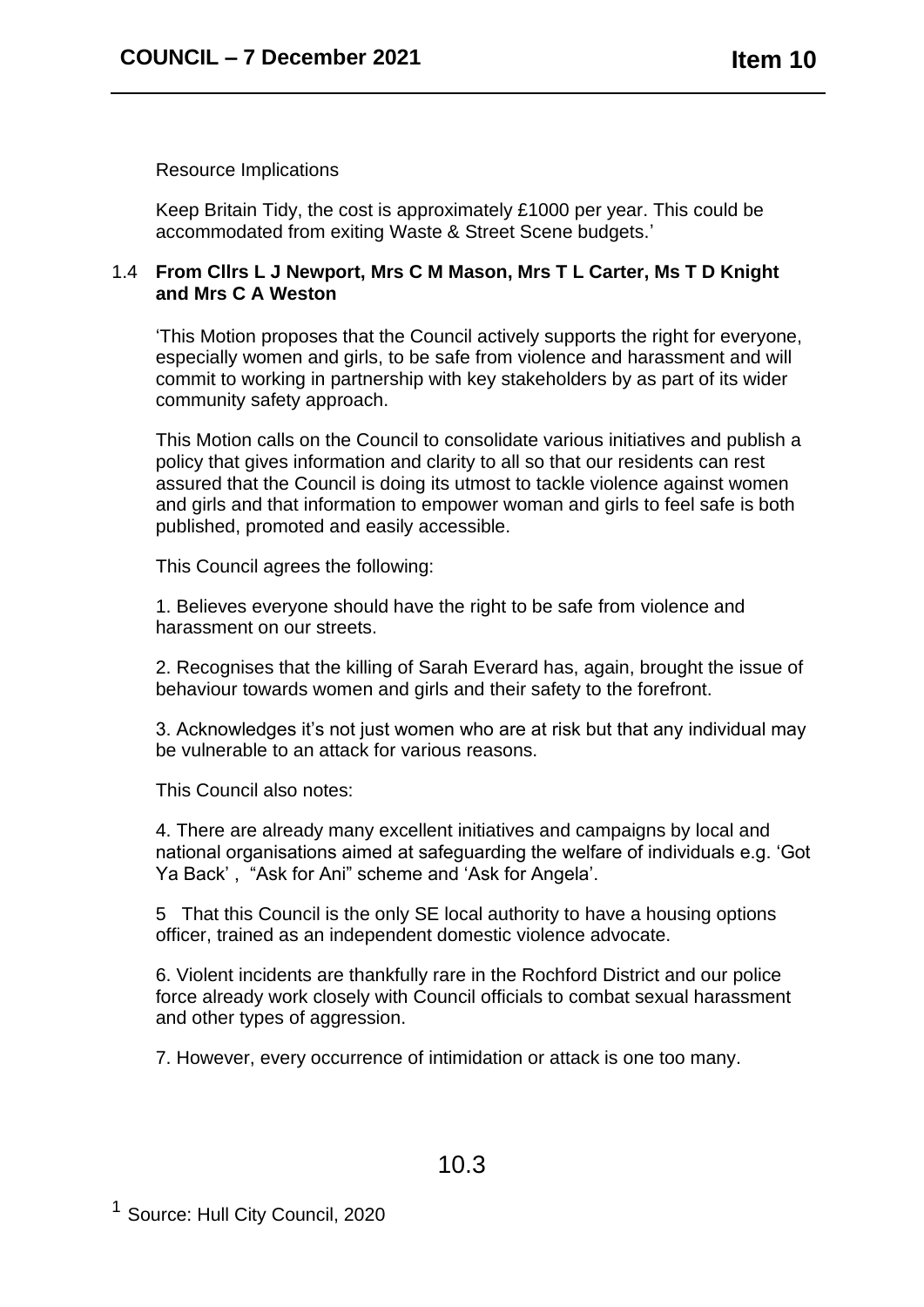Council therefore:

8. Resolutely rejects behaviour and actions which may cause women and girls from any background to have to modify their activities in order to feel safe.

9. Champions the right of women and girls to be protected from violence and harassment in public places within Rochford District.

10. Believes that this principle should be embedded in our Council strategies going forward.

11. Will actively support schemes such as 'Ask for Angela' and call on licensed businesses to participate and to take active steps to ensure harassment and sexual intimidation is taken seriously through participation in this scheme.

12. Calls on all Council departments and other bodies responsible for public spaces e.g. housing associations, parish councils, schools, transport providers, to improve the security of public spaces by encouraging them to review lighting (in streets, car parks and parks) CCTV provision and other pertinent means to improve safety.

13. Calls on schools, colleges, universities and youth organisations to renew their efforts to promote a 'safety and respect for all' agenda amongst their students.

14. That the Leader of Rochford District Council ensures that White Ribbon Accreditation is secured for the organisation and promote the wider awareness of the accreditation in our District. As part of this, appoint a male Councillor as an Ambassador; mark White Ribbon Day on 25th November each year with a fundraising event; and encourage participation amongst council staff and local primary and secondary schools.

15. Requests an update on progress on these matters to Council on 7th December 2021.

• Councillors are reminded of their public sector equality duty which requires the Council to consider or think about how their policies or decisions may affect people who are protected under the Equality Act.'

Reference

<https://www.whiteribbon.org.uk/>

<sup>1</sup> Source: Hull City Council, 2020